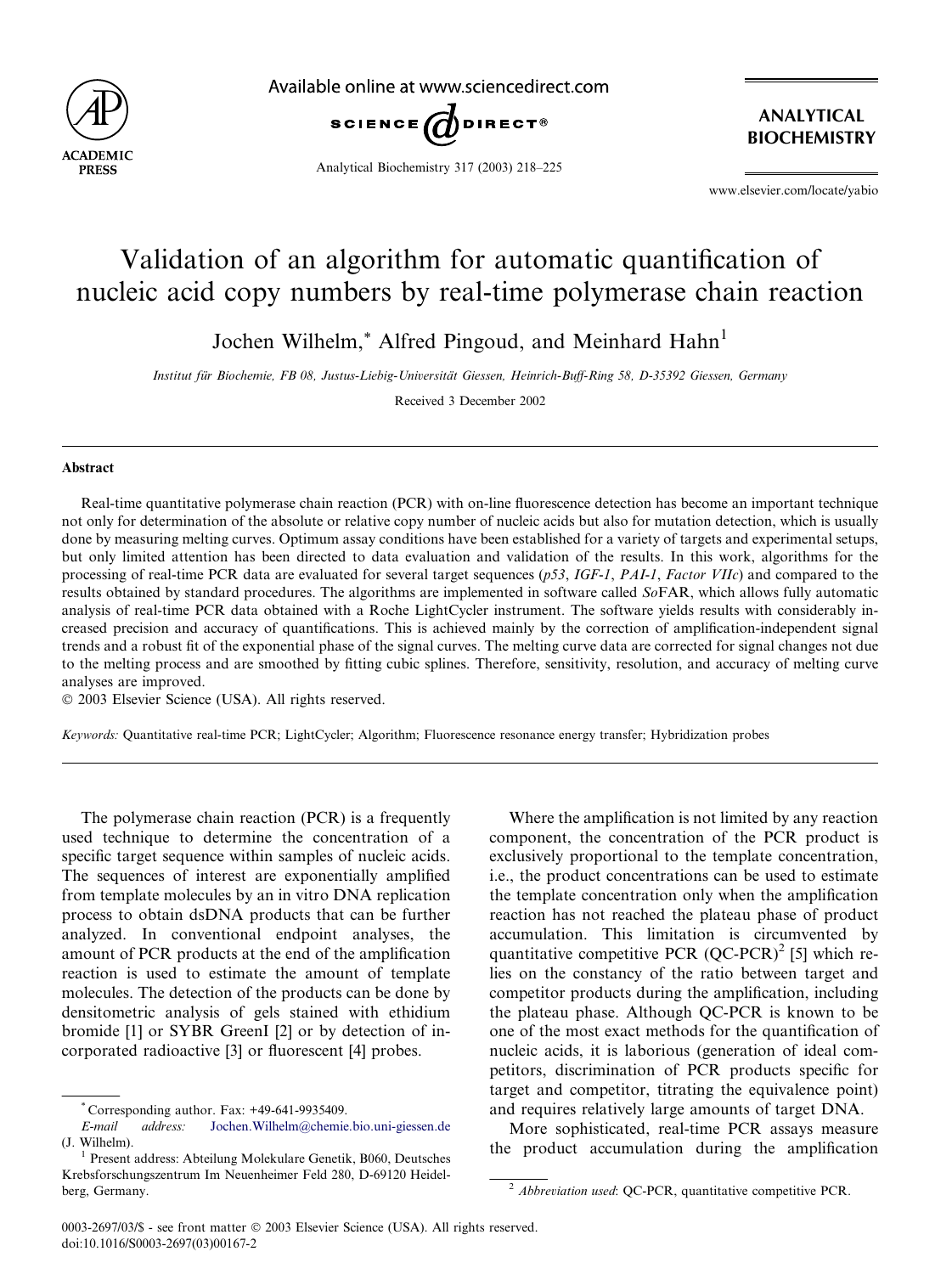reaction by determining the fluorescence emission of probes, which is being proportional to the amount of PCR product [6–8]. The major advantages of this technique are the high dynamic range of quantification and the avoidance of laborious post-PCR analytical steps with the risk of carryover contamination by PCR products. The signal generation can be achieved either by dsDNA-specific fluorescent dyes such as SYBR Green I [8,9] or by fluorescence resonance energy transfer or quench reduction of fluorophor-labeled oligonucleotides as sequence-specific probes [7,10–15]. Once the time course of product accumulation for the complete reaction is known, the efficiency of the amplification can be calculated. Then, the template concentration can be derived from the number of amplification cycles  $(C_T)$  needed to generate a certain product concentration, i.e., when the fluorescence signal reaches a threshold value. Usually, the determination of the efficiency is done by the evaluation of  $C_T$  values of a dilution series of a standard sample. If the template concentration of the standard is known, this information can be used for absolute quantifications: the  $C<sub>T</sub>$ values of a standard dilution series plotted versus the logarithm of their known initial concentrations are ideally on a straight line. The regression line through these points is used to determine the amplification efficiency and to quantify the unknown template concentrations in the samples by their  $C_T$  values. Obviously, this exponential proportionality is valid only if the threshold value is within the exponential part of all signal curves used.

The correct determination of the  $C_T$  values is a crucial point in the field of real-time quantitative PCR. It relies on the identification of the exponential phases of the signal curves and the accurate calculation of the point of intersection of the threshold line and the signal curve, i.e., the  $C_T$  value, for which the points of the signal curves have to be interpolated. In practice, this technique has several pitfalls: (i) Only few data points are used for interpolation. Therefore, the interpolation and thus the  $C_T$  value is strongly influenced by signal noise. (ii) The individual signal curves can exhibit different offsets (i.e., they start with different absolute fluorescence intensities) and amplification-independent trends, which might not allow use of the same threshold value for all samples. The software usually corrects the different initial signal offsets of each signal curve by subtraction of a signal value obtained from the first data points (''initial value subtraction'') or from the data points with the lowest fluorescence intensity (''minimum value subtraction''), as is done by the LightCycler software. (iii) Nonlinear, amplificationindependent signal trends, due to changes in buffer conditions during PCR or due to excimer formation of the fluorophors, are not corrected. Therefore, the exponential accumulation of the product is not directly

represented by the exponential segment of the signal curves.

To calculate the  $C_T$  value of a sample, an arbitrary noise band (or threshold) has to be defined (''noise band method''). It should be placed as low as possible, but higher than the signal noise. In the next step, two to four points of the log signal values, which are higher than the noise band, are interpolated by linear regression. The  $C<sub>T</sub>$ value is defined as the fractional cycle number where the regression line intersects the noise band. Because only few points are used for the regression analysis, this is very susceptible to errors due to noise. In addition, the exponential range is not well defined. Therefore, points of the signal course which are not within the exponential phase are sometimes used for evaluation. Finally, there are no objective guidelines given for valid noise band values. The line must cross all amplification curves of the standards and the samples to be quantified at the onset of their exponential phase. When the noise band is set too low or too high, the results are influenced by noise or by the plateau phase, respectively.

Here, we validate previously described algorithms [16] for the reliable and automatic evaluation of amplification curves obtained with the Roche LightCycler instrument and demonstrate the gain in precision and accuracy compared to the standard ''fit-points'' method. The evaluation was done using several target sequences  $(p53, IGF-1, PAL-1, FVIIc)$ . All target sequences analyzed showed comparable results. Representative data are provided.

# Materials and methods

DNA isolation, primer and probe sequences, PCR conditions, and melting curve sampling have been described earlier ([17]  $(p53, IGF-1)$ , [18]  $(PAI-1, FVIIc)$ ).

The algorithms used for data evaluation are described elsewhere [16]. They are implemented in software which can read the data files created by the LightCycler instrument. The results obtained from the evaluation of the data with the ''conventional'' procedure and with the new algorithms were compared. The conventional fit-points method includes the subtraction of the minimum value of each signal curve, whereas the new method additionally corrects the individual curves for amplification-independent trends, automatically detects the observable exponential phase, and fits it by a sigmoidal function. The new algorithm uses this function to directly calculate the  $C_T$  value for any given threshold value (''threshold method''). The optimum threshold value is determined from the error of the resulting calibration curve.

Amplification-independent trends of amplification curves were corrected using the background function described in [16],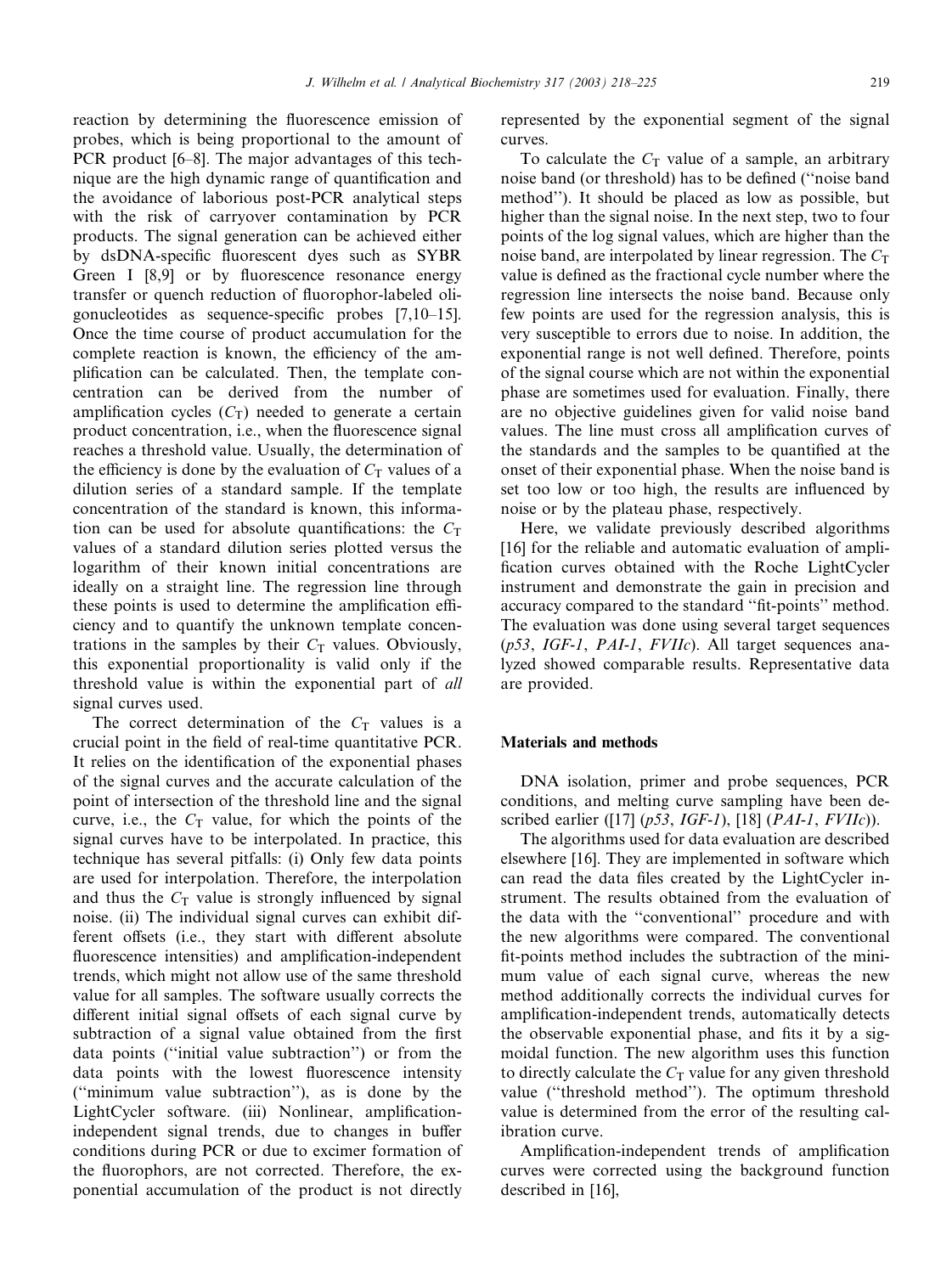$B(x) = a \cdot (1 - e^{-bx}) + c$ 

where x is the cycle number,  $a$  is the saturation value;  $b$  is the slope parameter, and  $c$  is the signal-offset. The parameters a, b, and c were determined automatically by a least-squares fit of the signal curve, using the points before the exponential phase. The distribution of the residuals was analyzed to validate the suitability of the function for describing the trends. The suitability of the normal distribution for describing the observed distribution was estimated by a regression analysis of the cumulative data.

The signal curves were analyzed using all available combinations of settings for background correction (minimum subtraction or trend correction), interpolating functions (see below) and  $C_T$  calculation method (noise band or threshold).

For the threshold method, three different types of functions were tested:

$$
Growth function: \quad A(x) = N_0 \cdot e^{r \cdot x}, \tag{1}
$$

Logistic function: 
$$
A(x) = N_{\text{max}} \cdot \frac{x^r}{x^r + x_{\text{T}}^r}
$$
, (2)

Sigmoidal exponential function:

$$
A(x) = N_{\max} \cdot \frac{1}{1 + e^{-r \cdot (x_T - x)}}.
$$
 (3)

The variable  $x$  denotes the amplification cycle. The parameter  $N_0$  corresponds to the amount of template,  $N_{\text{max}}$  is the plateau value, r is the efficiency parameter of the amplification, and  $x_T$  is the cycle of the turning point of the curve. The parameter  $r$  is related to the amplification efficiency but does not describe it directly. In Eq.  $(1)$ , r is simply the ln of the efficiency, in Eqs.  $(2)$  and  $(3)$ , the relationship between  $r$  and the efficiency is more indirect with  $r$  adjusting the slope of the function in the turning point  $(x = x_T)$ . To compare the applicability of these functions,  $C_T$  values for sets of identical PCRs were calculated and the standard deviations of the  $C<sub>T</sub>$ values obtained were determined. Additionally, the tolerance for noise was tested similarly on a median curve calculated for 32 replicates where Gaussian noise was added. The median curve was obtained from the median, i.e., the value in the middle of the sorted row of the 32 data points, at each cycle. As template DNA, a  $p53$ PCR product [17] which was reamplified in 32 replicates was used. The Gaussian noise was generated using the Box–Muller method [19]. Standard deviations of the  $C_T$ values were calculated for sets of 50 curves with added noise.

If standard dilution series were measured, the noise band or threshold was chosen to minimize the error of the calibration curve. In analyses without standards, either the threshold value was set in the middle of the exponential phase (for the threshold method) or the noise band value was set to the lower limit of the exponential phase (for the noise band method). Therefore, for both methods the points in the middle of the exponential phase of the signal curves were used for the determination of the  $C_T$  values.

# **Results**

Signal curves from the amplification of all target sequences (p53, IGF-1, PAI-1, FVIIc) were analyzed. The signal curves showed different efficiencies, signal yields, and signal-to-noise ratios. The analysis results were qualitatively similar for all target sequences. The increase in precision of the quantification using the new algorithms was greater for signal curves with a lower signal-to-noise ratio. Improvements of accuracy were greater for signal curves with more pronounced amplification-independent signal trends. Here, representative data are shown to demonstrate the diverse effects.

# Validation of the correction of background trends in amplification curves

The effect of the background correction of real-time PCR amplification curves is shown in Fig. 1. The amplification-independent signal trends are reliably identified within a template concentration range spanning eight orders of magnitude. The applicability of the saturation function  $(B(x))$  as background function is demonstrated by the analysis of the distribution of  $(y<sub>i</sub> - B(x<sub>i</sub>)$ ) within the data range used for the least squares fit of B. The fit of a normal distribution function to the determined distribution reveals a standard deviation of  $2.04 \times 10^{-4}$  for the signal ratio (Ch. 2/1,  $R<sup>2</sup> = 0.9981$ ) and  $4.86 \times 10^{-3}$  for the acceptor signal only (Ch. 2,  $R^2 = 0.9630$ ) (data not shown). The relative noise (i.e., the standard deviation divided by the maximum plateau signal) is similar in both cases (0.6 and 0.7%, respectively).

After background correction, the slopes of the loglinear segments of the signal curves are altered (see Figs. 1b and d). The amplification efficiencies calculated from the slopes of the curves still including background trends decrease with decreasing template concentration. After correction of the trends, the calculated efficiencies are approximately constant and do not show such a concentration dependence (Fig. 2a). The concentration dependence of the slopes has an influence on the efficiency calculated using the slope of the standard curve. Without correction, the efficiency determined decreases with increasing threshold values. After correction, the dependency on the threshold value is almost completely eliminated (Fig. 2b).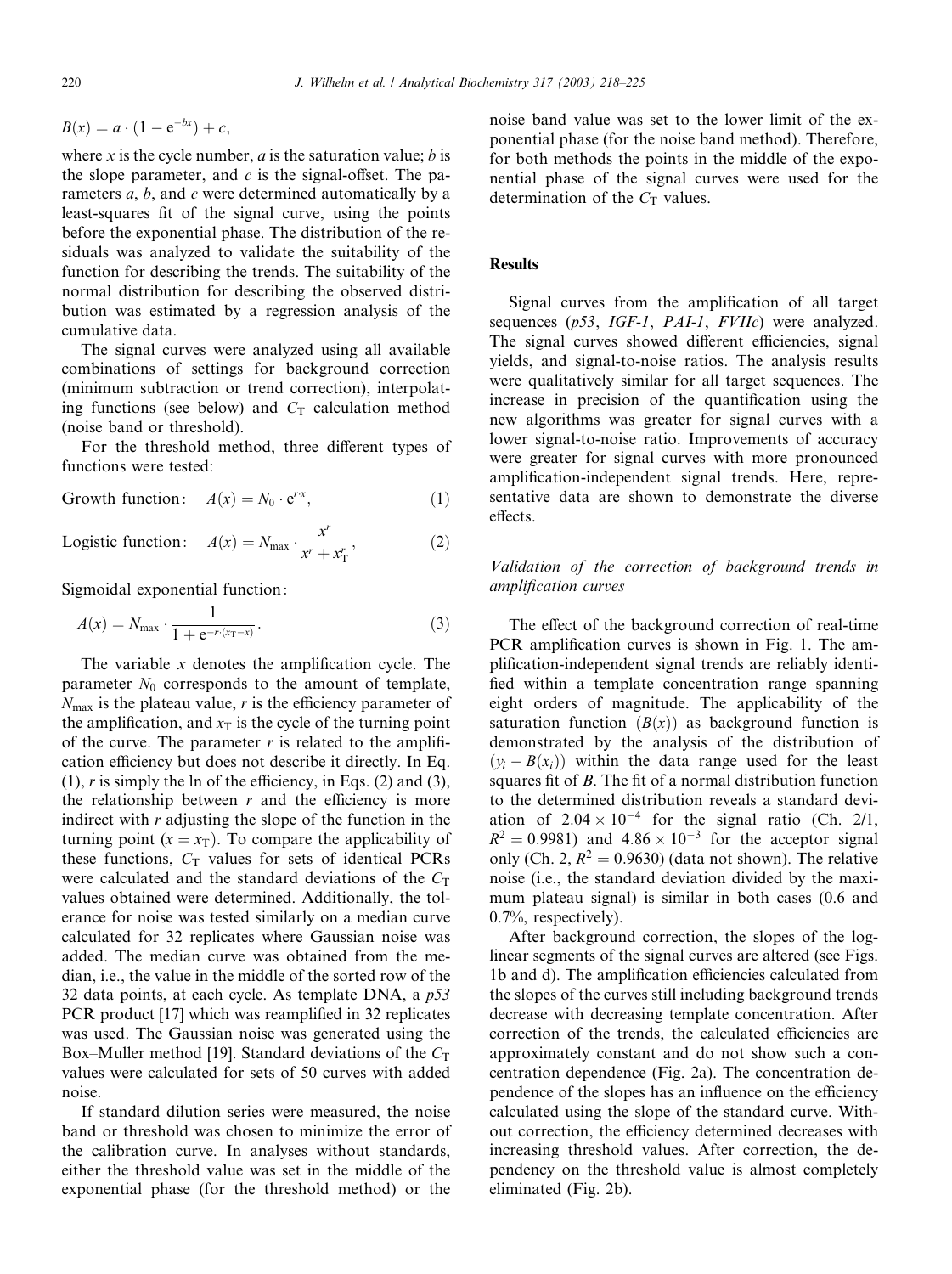



Fig. 1. Effect of background correction on signal curves. (a) Signal curves of a standard dilution series. The template was a 125-bp IGF-1-specific PCR product. Amplification was carried out with the same primers; the product was detected with the IGF-1-specific hybridization probes. (b) Halflogarithmic representation of the data shown in (a). (c) Same data as show in (a) after background correction. (d) Half-logarithmic representation of the data shown in (c).

### Comparison of amplification functions

Three different amplification functions (Eqs.  $(1)$ – $(3)$ ), see Materials and methods) were tested for their applicability by testing the precision of the  $C<sub>T</sub>$  values determined on data sets with different noise levels (data not shown). For noise with a standard deviation of less than 0.5% of the plateau signal value, the growth function  $(Eq. (1))$  was 10 to 15% more precise than the logistic function (Eq. (2)). For higher noise levels, it was the opposite way around. In all cases, the sigmoidal exponential function (Eq.  $(3)$ ) was 10 to 25% more precise than both other functions tested. Therefore, the sigmoidal exponential function was used for all subsequent analyses.

#### Precision and relative insensitivity toward noise

The influences of the background correction and the  $C<sub>T</sub>$  calculation method on precision were investigated using data from 5-fold replicates and 32-fold replicates (Fig. 3). The standard deviation of the  $C_T$  values determined for identical replicates is an indicator of precision. The standard deviations obtained for the uncorrected data are always higher than those for the corrected data. The determination of the  $C<sub>T</sub>$  values obtained with the threshold method was always more precise than that with the noiseband method. In addition, the use of the signal ratio (Ch. 2/1) always resulted in lower standard deviations. In general, the combination of Ch. 2/1, background correction, and threshold method yielded the most precise results.

The robustness of the  $C_T$  calculation methods toward noise was analyzed on a median data curve which was overlaid with increasing Gaussian noise (data not shown). The standard deviations of the  $C<sub>T</sub>$  values determined from sets of 50 repeated calculations increased linearly with the noise factor. The threshold method yields approximately 20% more precise results than the noiseband method, independent of the amount of noise added.

### Accuracy

Examples of the gains in accuracy and precision when the developed algorithms are applied are shown in Fig. 4. The test sample is a defined dilution of the standard DNA stock solution, containing 800 template copies. The standard procedure for evaluation yielded  $544 \pm 379$ copies (mean  $\pm$  SD) for the test sample. The same data, background corrected and analyzed with the threshold method, yielded  $813 \pm 115$  copies (mean  $\pm$  SD). Both threshold and noise band values were chosen for a minimum error of the resulting standard curve.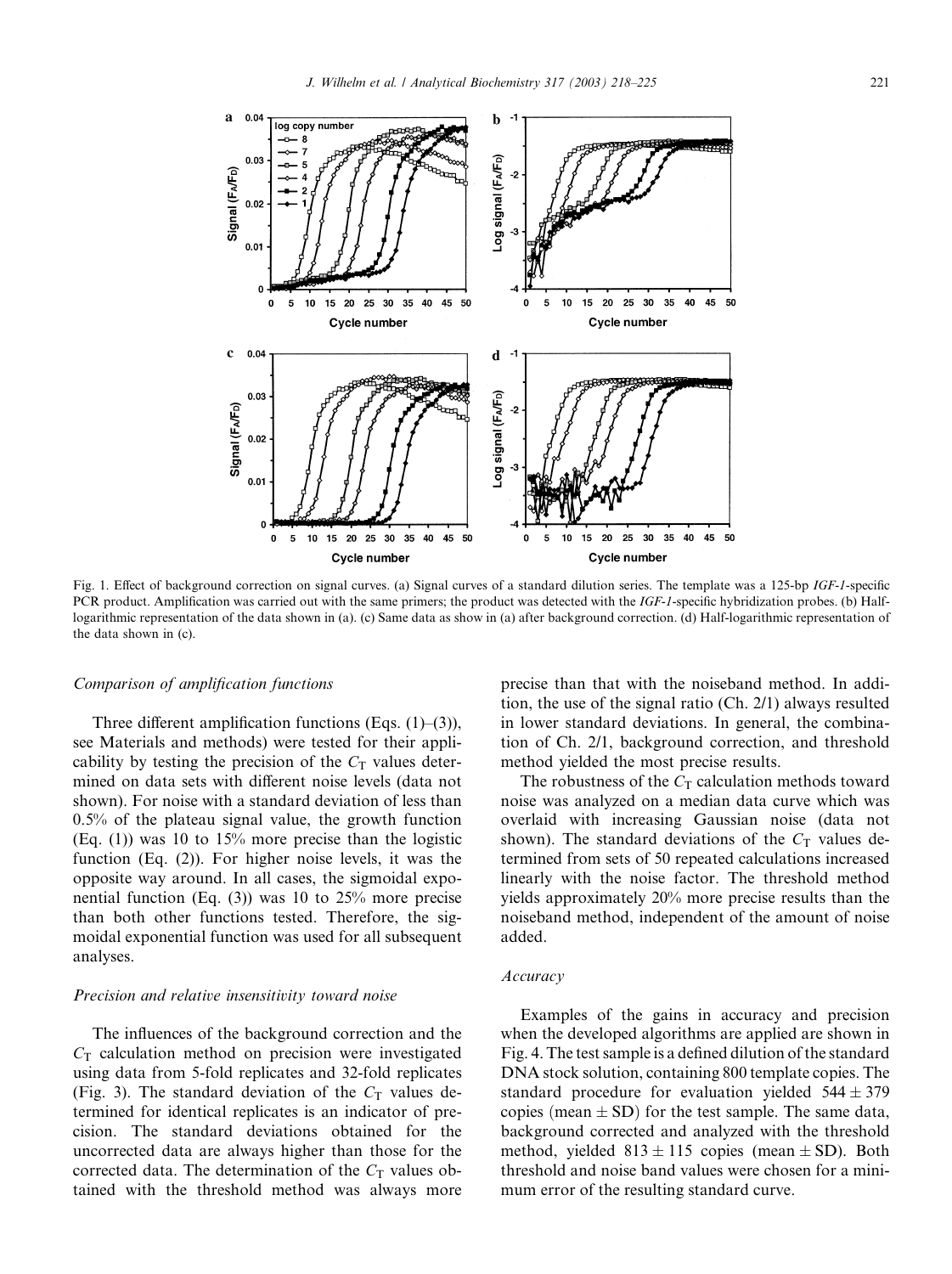

Fig. 2. Effect of background correction on efficiency calculations. The template was an IGF-1-specific PCR product of 125 bp. Amplification was carried out with the same primers; the product was detected with the IGF-1 hybridization probes. (a) Efficiencies determined from individual signal curves of samples with different template copy numbers. The efficiencies were derived from the growth function fitted to the exponential phases of each curve. (b) Efficiencies determined from the slope of the calibration curve depending on the threshold value (threshold value range  $=$  common range of exponential phases of all standards).

The experiments used the same source of DNA (i.e., a stock solution of human genomic DNA) for both standards and samples. To determine the accuracy, it is therefore not necessary to know the ''true'' template concentration in the sample.

#### **Discussion**

In the life sciences, increasingly more experimental data are acquired and processed electronically. The fast development of new techniques for automated and highthroughput methods requires powerful software not only for the data acquisition but also for the evaluation of the data. It is counterproductive if the large amounts of automatically acquired data still have to be screened, selected, and evaluated manually. Additionally, often not all available data are used for evaluation, because the evaluation methods used, although operating



Fig. 3. Precision of  $C_T$  calculations. Human genomic DNA was amplified with primers specific for the human p53 gene; the 125-bp PCR product was detected with the  $p53$ -specific hybridization probes.  $C_T$ values of the samples were calculated using the data of channel  $2/1$  ( $F_A$ /  $F<sub>D</sub>$ ) or of channel 2 ( $F<sub>A</sub>$ ) and the threshold method or noiseband method (with three fit points). (a) Mean standard deviations of  $C_T$ values ( $n = 125:5$  different samples  $\times 5$  replicates  $\times 5$  different runs). Each run contained a standard dilution series. The threshold and noiseband values were adjusted to minimize the standard error of the calibration curve. Standard deviations of the  $C<sub>T</sub>$  values were determined per group of five identical experiments. (b) Standard deviations of the  $C<sub>T</sub>$  values of 32 identical experiments. The threshold value was set in the middle of the exponential phase; the noiseband value was set to the lower limit of the exponential phase.

electronically, were not adapted to the potential of modern computers. This situation occurs also given in the case of real-time PCR techniques.

In one of the first publications dealing with quantitative real-time PCR, Higuchi et al. [6] demonstrated the linear relationship between the  $C<sub>T</sub>$  values and the log of the starting copy number for an arbitrarily chosen threshold value. Later, this was shown again by Heid et al. [7] who first suggested a procedure to obtain a more objectively defined threshold value, namely to take 10 times the standard deviation of the fluorescence signals of the first 3 to 10 amplification cycles (ABI7700 tutorial). As can be seen in Fig. 3a, this method would not yield satisfactory results on data with signal trends in the first cycles. Those authors neither explained the method of  $C_T$  determination nor investigated the influence of signal noise on the precision of the calculated  $C_T$ values. Wittwer et al. [20] fitted the exponential growth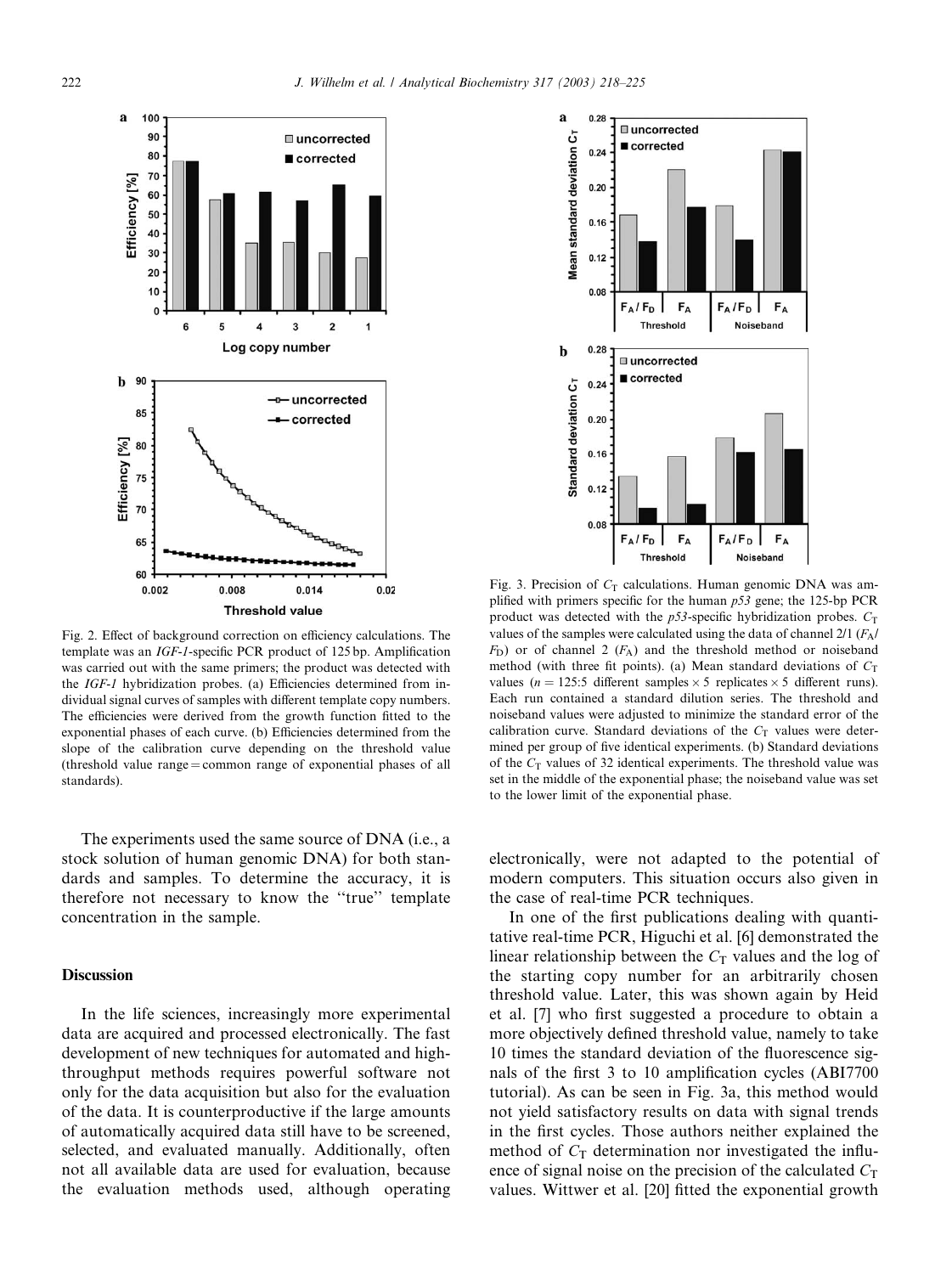

Fig. 4. Accuracy of quantifications with noisy data. Human genomic DNA was amplified with the p53-specific primers; the 125-bp PCR product was detected with the p53-specific hybridization probes.  $C_T$  values of the samples were calculated using the data of channel 2/1. (a) Kinetic PCR data of a standard dilution series and test sample measured in five identical experiments without background correction. The noiseband value for quantification is indicated by the horizontal line. The test samples were pipetted from the same stock solution and contained 800 copies of genomic DNA. (b) Calibration curve of the data shown in (a). The  $C_T$  values were determined with the noiseband method (three fit points per curve). The  $C_T$  values of the test samples are projected on the line. (c) Same data as shown in (a), after background correction. (d) Calibration curve of the backgroundcorrected data.

function to the exponential phase of the signal curves or, more precisely, a regression line to the log signal curves to determine the  $C_T$  values. This method is known today as the fit-points method. The possible usefulness of a sigmoidal function for a better approximation of the signal data had been discussed [20]. However, until today the suitability of sigmoidal functions for fitting realtime PCR data has only been shown in simulations [21]. Instead, the latest Roche LightCycler software, Version 3, introduced a new method for the calculation of  $C_T$  values, the second derivative maximum method. The advantage is the invariance to scale and offsets, but the applicability of this method still is questionable: the linear relationship between the log starting copy number and the  $C_T$  value is given only for  $C_T$  values determined during the exponential phase of the reaction. Here, the second derivative ideally is constant. The existence of a maximum in the second derivative of a signal curve is due to (i) the fact that, at the beginning of the PCR, accumulating product cannot be detected and (ii) the influence of factors limiting amplification at the onset of the plateau phase, the characteristics of which are influenced by stochastic effects. As a result, the  $C<sub>T</sub>$  values determined by this method may be sensitive to minor variances of the signal curve characteristics and to stochastic effects of the plateau phase. Another possible pitfall here is the strong influence of noise on the determination of the derivatives and signal curves with unusual trends during the late cycles.

However, the observable exponential phase remains the only legitimate part of the signal curve that may be used for the determination of  $C_T$  values. The available software programs do not identify these sections automatically. The user has either to rely on the validity of the threshold set using the signal noise or to determine the start of the exponential phases by defining a noiseband value that clearly crosses all sample curves in the lower part of the log-linear phase as shown in a plot of log signal versus cycle number (see ABI7700 tutorial and the Roche LightCycler Operator's Manual). In any case, a prerequisite for the correct identification of exponential or log-linear phases is the correction of the background signal (positive or negative) that is supposed to add to the amplification signal: an exponential function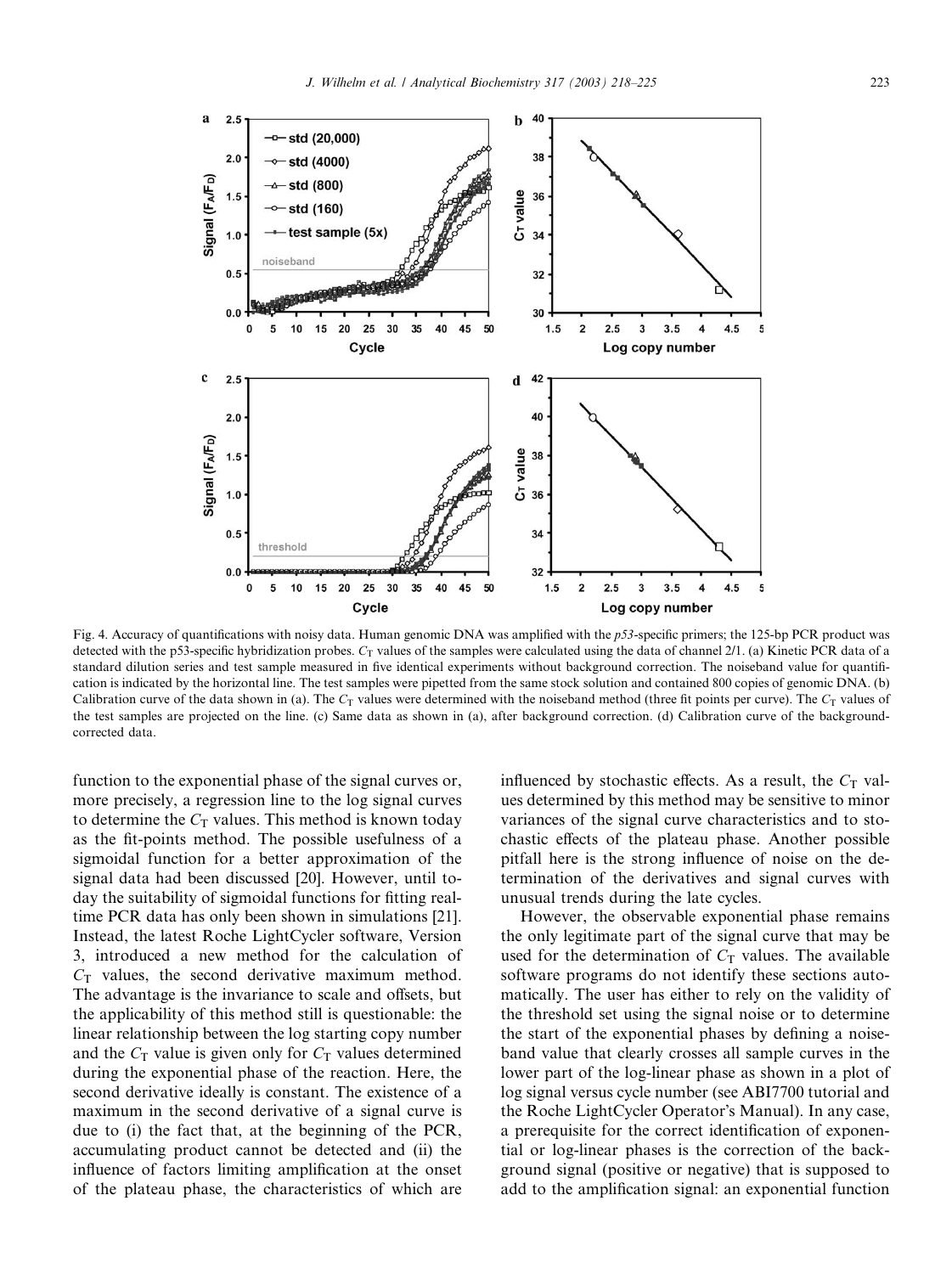with any term added will not appear as a linear segment in a half-logarithmic plot. In the case of an added positive constant, the observed log-linear phase will be shifted toward the plateau phase and, therefore, will not represent the underlying exponential product accumulation. This problem can easily be circumvented by subtracting the individual offsets, provided that they are cycle independent. This procedure is still not able to correct amplification-independent trends that will mask the exponential phases and therefore cause inaccuracies (Figs. 1a and b).

The algorithm described in this work solves all these problems and allows the automatic detection of the observable exponential phases. The reasonability of the adaptive background correction compared to the simple subtraction of constant offset values is attested by the increased homogeneity of efficiencies derived from the individual signal curves within a run and the increased precision and accuracy obtained, although the reasons for the amplification-independent trends are still not clear. These trends occur in both the acceptor fluorophor signal and the donor fluorophor signal; they also occur in the absence of template and in the absence of polymerase. The shapes of these trends depend on the buffer conditions, the cycling protocol, and the sequence of the probes (data not shown). The background function  $B(x)$  used in this work was well suited to describe the shape of these trends. This is confirmed by the normally distributed deviations of the signal values from the calculated values of the fitted function  $B(x)$ . If the function  $B(x)$  was not suited to describe the amplification-independent trends correctly, the corrected values would systematically deviate from zero, resulting in a obvious nonsymmetric distribution curve.

For quantifications by real-time PCR, the amplification efficiencies of all samples used must be equal, i.e., the exponential phases of the signal curves must be parallel. Otherwise, the described relationship between the  $C_T$  values and the template copy number  $(C_T = m \cdot (\log N_0) + b$ , see Materials and methods) is not valid. In practice, especially for hybridization probes, the observed exponential phases which are used for the determination of the  $C<sub>T</sub>$  values are not parallel (Fig. 1b), yielding a systematic error of the calibration curve derived. Here, we show that this error is due to amplification independent signal trends. The correction of these trends yields signal curves with parallel exponential phases (Fig. 1d). Notably, the calculated amplification efficiencies from the corrected individual signal curves are significantly more similar to the amplification efficiency calculated from the calibration curve, which no longer depends on the threshold value (Fig. 2). This supports the assumption that the correction of the signal curves removes exclusively the amplification-independent signal changes and practically isolates the underlying amplification process.

The correction of amplification-independent signal trends improves the precision of quantifications, independent of the method of  $C_T$  value determination, the data used for amplification curves, and the method of choosing the threshold (Fig. 3). The highest precisions are achieved with the acceptor-to-donor ratio of the fluorescence signals as shown earlier for different primer/ probe systems [17]. In this case, stochastic effects which contribute similarly to any kind of fluorescence signal and, therefore, alter donor and acceptor fluorescence similarly, e.g., small deviations in positioning of the capillaries, are eliminated. Systematic effects with a greater influence on either of the fluorophors may alter amplification-independent trends in the amplification curves which are corrected by the algorithm described.

With signal curves with a high signal-to-noise ratio, the influence of the method of determination of  $C_T$ values on the precision is negligible. The small difference of the mean standard deviations derived from the corrected  $F_A/F_D$  amplification curves for "Threshold" and ''Noiseband'' (fit-points method) in Fig. 3 may be due to the high signal-to-noise ratio of the raw data used. For noisy data, the threshold method yields more precise results. This is indicated by larger differences in the mean standard deviations derived from the acceptor signals  $F_A$  of the same experiments which usually are more noisy than the signal ratios  $F_A/F_D$  (Fig. 3). The signal-to-noise ratio is inversely proportional to the standard deviation of the  $C_T$  values obtained from identical experiments (data not shown). The proportionality factor is larger for the fit-points method (noiseband) than for to the threshold method, confirming that the threshold method is less sensitive to noise than the fit-points method. The linear relationship between noise and precision for the level of  $C_T$  values changes to an exponential relationship for the level of concentrations or copy numbers derived from the  $C<sub>T</sub>$ values.

Taken together, the adaptive background trend correction and the threshold method for the determination of  $C_T$  values increase not only the precision but also the accuracy, as shown for a quantification experiment in Fig. 4 (544  $\pm$  379 copies (mean  $\pm$  SD) after conventional evaluation versus  $813 \pm 115$  copies after evaluation using the algorithms described here). This difference in precision and accuracy cannot be estimated from the correlation coefficients of the calibration curves, which were only marginally different (0.9896 without and 0.9956 with correction). In fact, the correlation coefficient of the calibration curve gives only a poor estimate for the precision or accuracy achieved, which, therefore, should not be used to compare the quality of quantification results of different experiments.

In general, coefficients of variation of  $2-10\%$  for quantifications can be achieved reproducibly even from noisy data by real-time PCR using the SoFAR